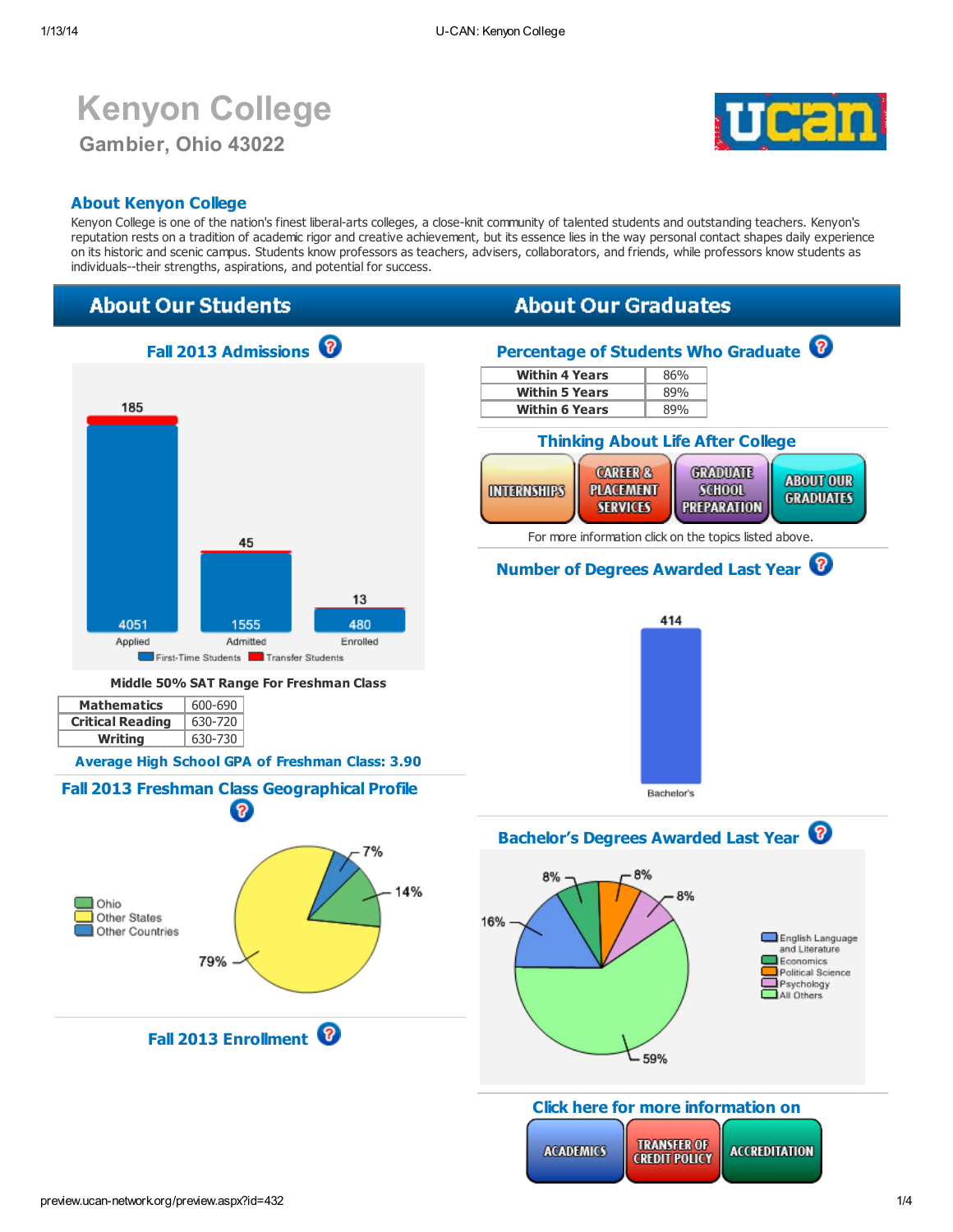



**Return to UCAN Homepage**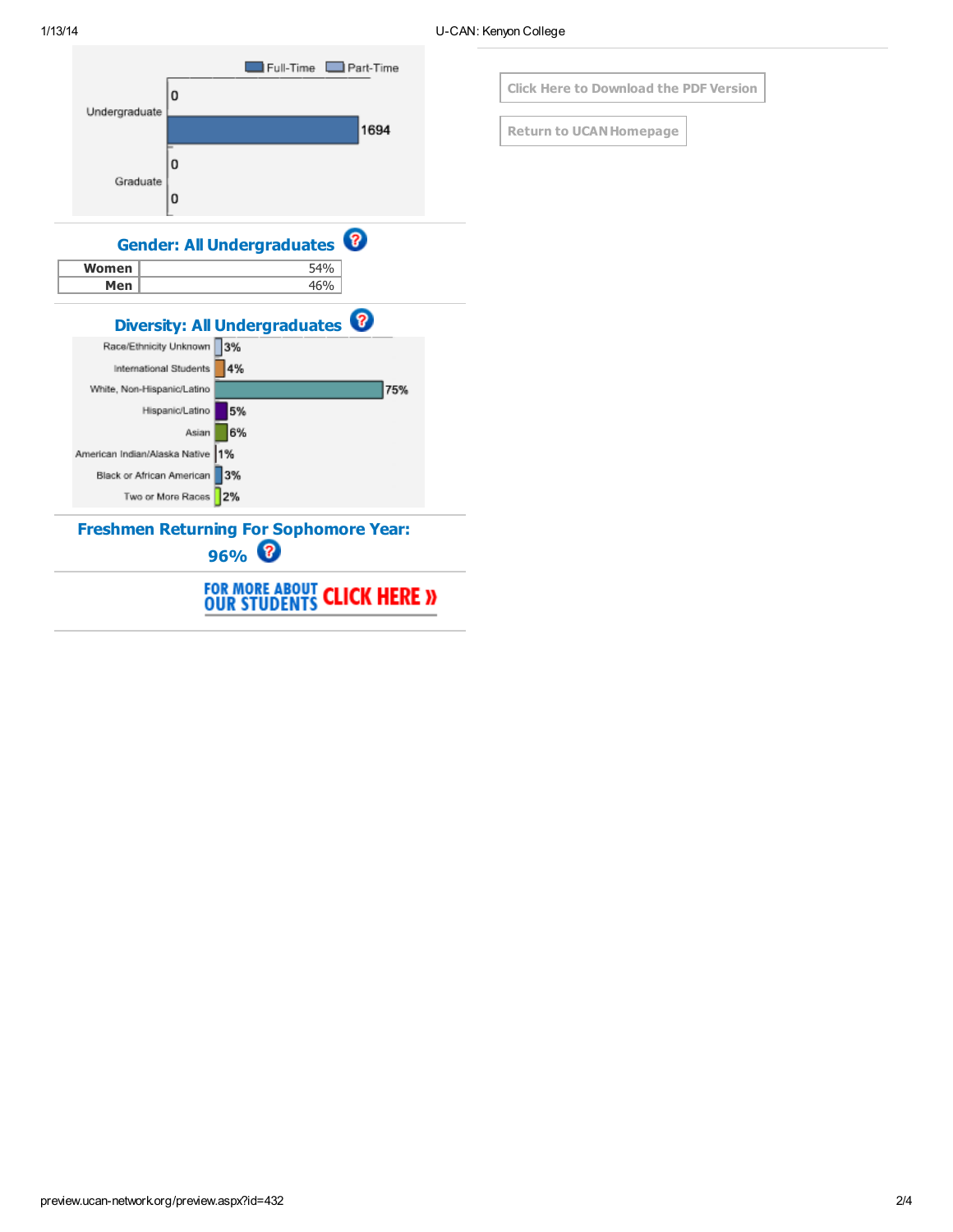## **What Students Pay**

## Price of Attendance in 2013-14





### 2012-13 Average Net Tuition for Aided Undergraduates \* <sup>1</sup>

Instutional

Grants

State/Local

Grants

Federal

Grants

\* Net tuition for each individual student may be lower or higher depending on family income and student eligibility and availability of grant aid.

To calculate your personal net price estimate click [here](http://www.kenyon.edu/admissions-aid/financial-aid/cost-breakdown-by-semester/kenyon-net-price-calculator/).

For additional information from our institution click [here](http://www.kenyon.edu/admissions-aid/financial-aid/).

For additional information on our affordability initiatives click [here.](http://www.kenyon.edu/admissions-aid/financial-aid/)

Average Undergraduate Loans Owed At Graduation

\$18,902

Student

Loans

Tuition and Fees History



For more information click on the topics listed above.

### Campus Safety

The Office of Campus Safety includes a staff of trained officers who are on duty 24 hours a day, seven days a week. The staff offers a variety of services: lost or stolen property reports, emergency response, the enforcement of College regulations (including fire regulations), and other security matters.

#### [Click](http://www.kenyon.edu/directories/offices-services/campus-safety/) here for Campus Safety Measures.

#### Click [here](http://www.kenyon.edu/directories/offices-services/campus-safety/crime-statistics-2/l) to see our Campus Safety Report.



Click Here to [Download](http://preview.ucan-network.org/pdf/u-can-432.pdf?q=113201421512) the PDF Version

**Return to UCAN Homepage** 

Click Here To Leave [Feedback](http://www.surveymonkey.com/s.aspx?sm=dfP0Lg1XMIbL1kLdz3PPuA_3d_3d)